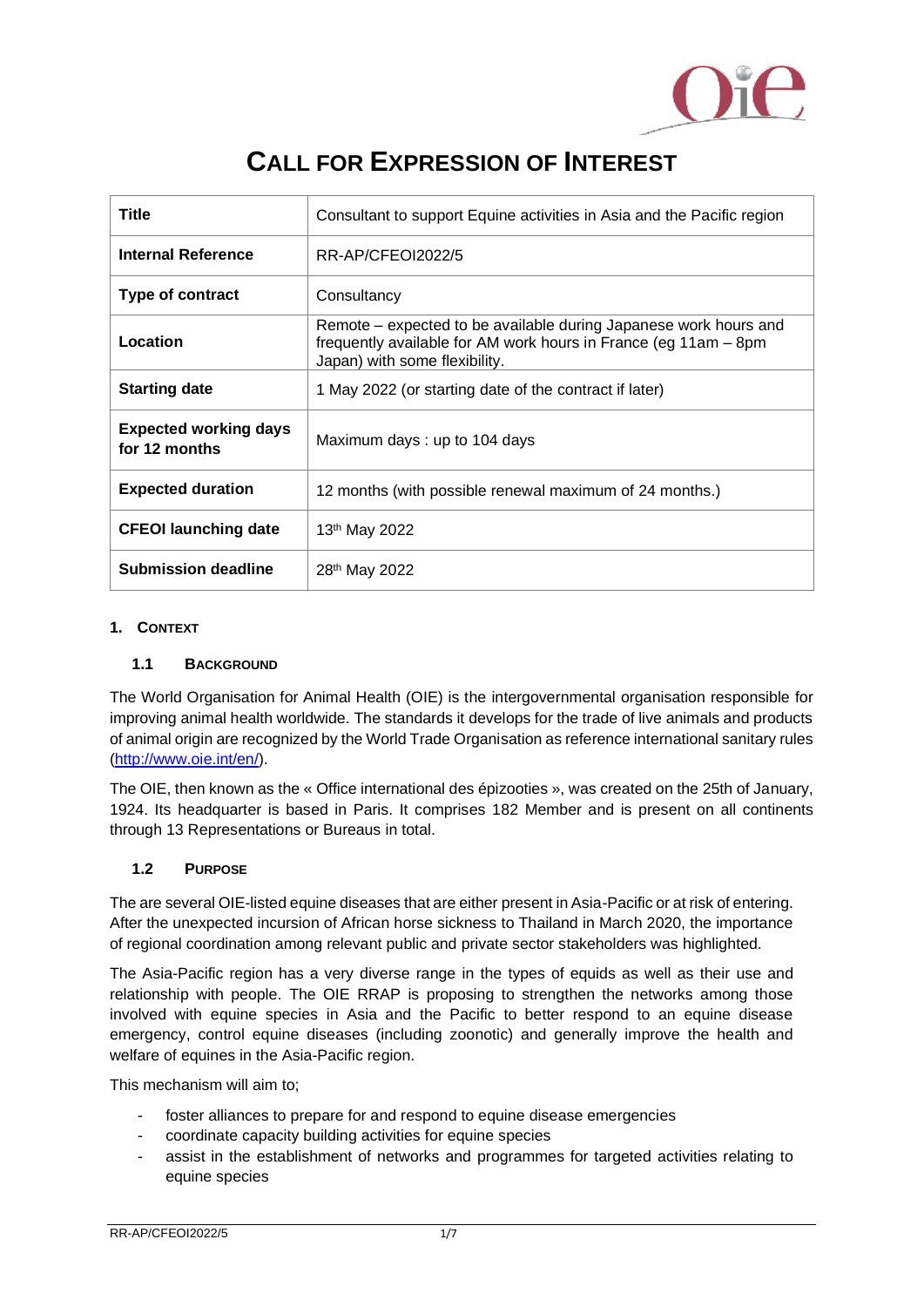

- assist in the implementation of OIE standards relating to working equids in the Asia-Pacific region
- contribute to the strengthening of national disease reporting structures and mechanisms to fulfil international animal health monitoring functions effectively.

The OIE regional representation for Asia and the Pacific has an important role in coordinating with members, partner organisations and other stakeholders working on equine matters at the regional and international level.

The consultant will contribute to the development of regional networks, strategies and policies relating to equine species and more broadly contribute to coordination and implementation of equine activities as part of a team working across multiple organisations in Asia and the Pacific region. He/she will also contribute to development and delivery of new OIE initiatives related to equine species.

#### **2. DUTIES AND RESPONSIBILITIES**

#### **2.1 OBJECTIVES OF THE ASSIGNMENT AND SCOPE OF WORK**

#### **Development of a regional mechanism for coordination among Members and stakeholders for equine disease emergency preparedness and response**

- Drafting technical and strategic documents relating to regional equine disease priorities, regional coordination mechanisms and on specific topics in collaboration with subject matter experts.
- Assist with facilitation of meetings and workshop with regional members and partners to agree on equine priorities, set work plans and develop strategies for the Asia-Pacific region.

#### **Technical input to OIE activities**

- Contribute to development of capacity building, information sharing and training materials for regional or sub-regional workshops in collaboration with HQ's relevant Department and Units, RRAP and technical experts and adapt the content and delivery of such materials to virtual online delivery as may be required due to pandemic travel restrictions on face-to-face meetings;
- Assist with proposals for new initiatives and activities aimed to prevent and control equine diseases in Asia-Pacific.
- Manage implementation of select projects on equine related topics in Asia-Pacific.
- Assist with coordination and facilitation of various expert network meetings.
- Support OIE experts to develop technical recommendations and deliver activities in line with regional and global priorities for equine species.

#### **Contribute to programme communication**

- Organise and support face-to-face and/or virtual international workshops, meetings, and conferences relevant to equine species;
- Represent the OIE at external meetings as relevant;
- Contribute to development of communication and awareness materials for members on relevant equine topics.
- Contribute to drafting papers, articles and other relevant informative technical and communication material for wider audiences.
- Contribute to reporting of various activities for partners, donors and internal processes.

#### **Perform other duties as may be assigned by the Regional Representative within the agreed time commitment.**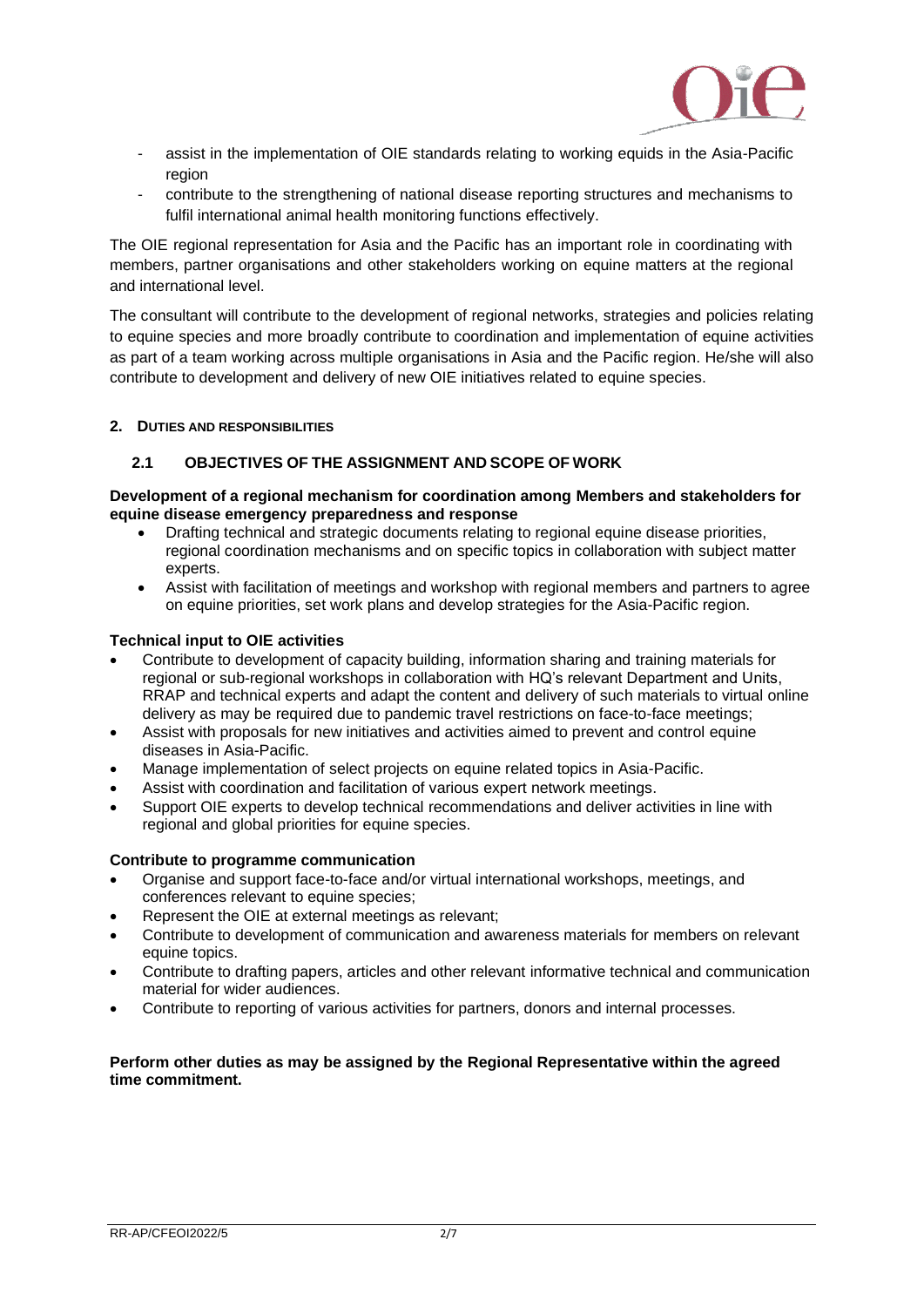

## **2.2 EXPECTED OUTPUTS AND DELIVERABLES**

| <b>Deliverables/ Activities</b>                                                                                                                                                                                                                                                                                          | <b>Deadlines</b><br>(tentative) | <b>Consultant days</b><br>of work (person-<br>days)<br>(TBC)                   |  |
|--------------------------------------------------------------------------------------------------------------------------------------------------------------------------------------------------------------------------------------------------------------------------------------------------------------------------|---------------------------------|--------------------------------------------------------------------------------|--|
| <b>Quarter 2-3 2022</b>                                                                                                                                                                                                                                                                                                  |                                 |                                                                                |  |
| Contribute to proposal and development of an OIE Asia Pacific equine<br>network                                                                                                                                                                                                                                          | 31 June 2022                    | 10                                                                             |  |
| Contribute to logistical and technical preparation and implementation<br>of meetings and workshops on select equine diseases, emergency<br>preparedness, working equid welfare and other equine specific topics                                                                                                          | 31 June 2022                    | 10                                                                             |  |
| Work with equine experts, OIE HQ and external stakeholders to<br>develop specific training on selected topics                                                                                                                                                                                                            | 31 June 2022                    | 5                                                                              |  |
| Conduct surveys with OIE Laboratory focal points to assess<br>diagnostic capabilities related to equine diseases (tests performed,<br>proficiency tests, protocol to send samples to Ref. Lab, etc)<br>Produce a report with the analysis of the outcome of the survey and<br>include recommendations on the way forward | 31 August 2022                  | 13                                                                             |  |
| Quarterly report and work record: after each quarter, the<br>Consultant will prepare a report detailing his/her activities,<br>achievements, and challenges and submit with the work record                                                                                                                              | 31 May 2022 &<br>31 August      | $\overline{2}$                                                                 |  |
| <b>TOTAL WORKING DAYS Q 2&amp;3 (2022)</b>                                                                                                                                                                                                                                                                               | 40                              |                                                                                |  |
| Quarter 4 2022                                                                                                                                                                                                                                                                                                           |                                 |                                                                                |  |
| Conduct a survey to the collect information on the protocol and<br>international veterinary certificates for the movement of horses within<br>the Region. In collaboration with the OIE Status Department, assess<br>if the requirements are aligned with the provisions of the Terrestrial<br>Code and Manual.          | <b>TBC</b>                      |                                                                                |  |
| In collaboration with OIE RRAP and HQ, draft a proposal for health<br>certificates for importation of competition horses                                                                                                                                                                                                 | <b>TBC</b>                      | To be provided<br>based on<br>updated list of<br>tasks                         |  |
| Contribute to the implementation of Equine Disease-Free Zones for<br>horse sports events                                                                                                                                                                                                                                 | TBC                             |                                                                                |  |
| Provide support to OIE HQ for consultation in Asia-Pacific on<br>proposed updates to the terrestrial animal health code and manual on<br>chapters relating to equine species.                                                                                                                                            | <b>TBC</b>                      |                                                                                |  |
| <b>TOTAL WORKING DAYS Q4 (2022)</b>                                                                                                                                                                                                                                                                                      |                                 | (consultancy<br>days of work<br>cannot exceed<br>30 person-days<br>by quarter) |  |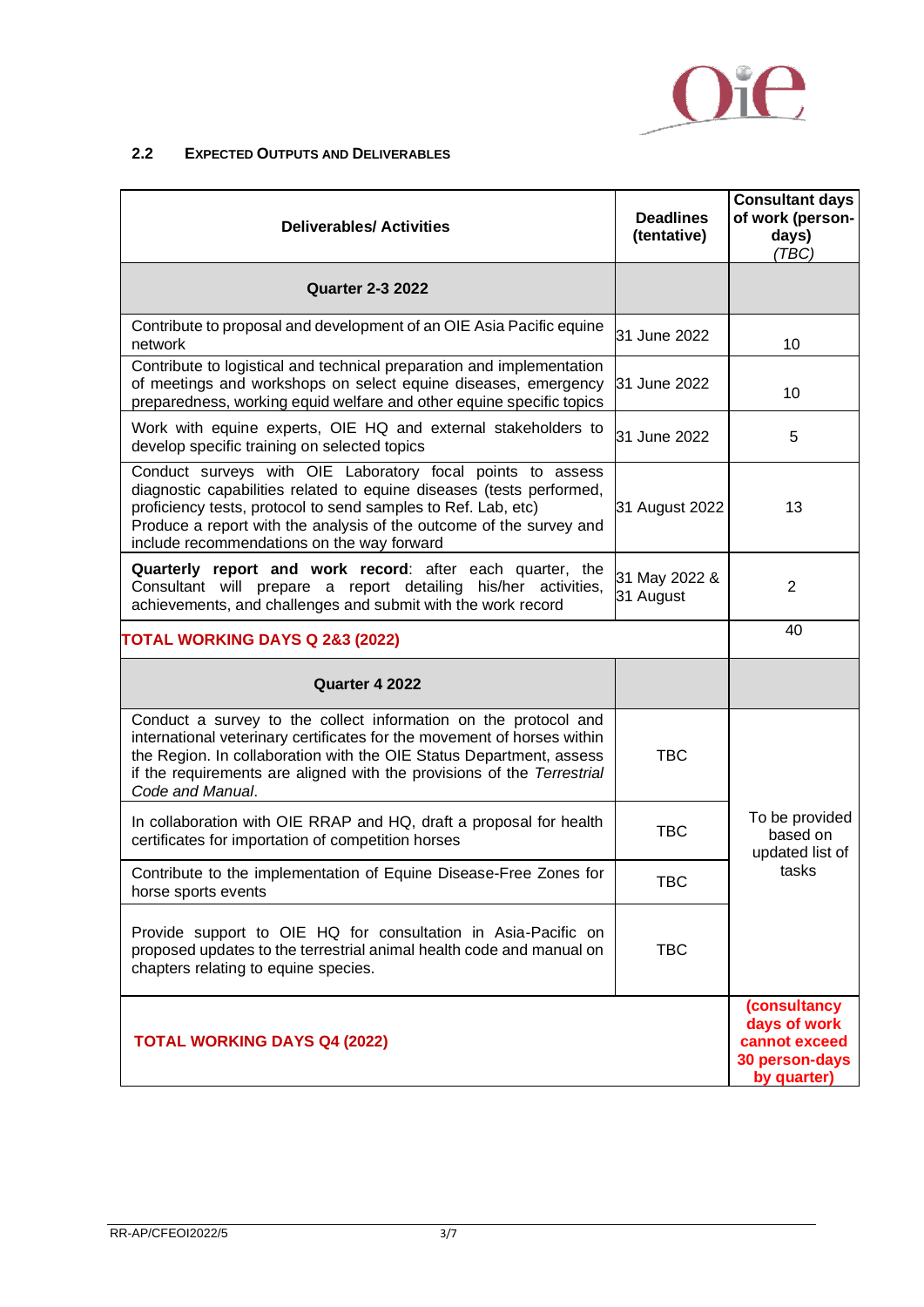

| Quarter 1 2023                                                                                                                                                                                             |                                                                                   |                                                                                |
|------------------------------------------------------------------------------------------------------------------------------------------------------------------------------------------------------------|-----------------------------------------------------------------------------------|--------------------------------------------------------------------------------|
| Consultant is assigned to work on various deliverables: such as<br>concept notes, mission reports, and analysis reports on specific topics,<br>which will be identified within the scope of the above 2.1. | Q3: 30<br>November<br>2022<br>Q4:28<br>February 2023<br>Q1 (2023): 31<br>May 2023 | To be provided<br>based on<br>updated list of<br>tasks                         |
| <b>TOTAL WORKING DAYS Q1 (2023)</b>                                                                                                                                                                        |                                                                                   | (consultancy<br>days of work<br>cannot exceed<br>30 person-days<br>by quarter) |

At the starting date of the contract and each quarter, specific activities will be discussed and agreed by both the OIE RRAP and the Consultant on a three-monthly basis to guide the Consultant in the performance of assigned tasks and submission of relevant deliverables:

1. At the starting date of the contract and every one month prior to the commencement of the quarter, the OIE RRAP and the Consultant will discuss on the assigned tasks for the next quarter and the numbers of working days needed,

#### **The number of consultancy days of work cannot exceed 30 person-days by quarter period and 104 person-days in 12 months.**

- 2. Once the quarterly tasks are agreed by both the OIE RRAP and the Consultant, the OIE RRAP will send to the Consultant a task order listing all the tasks for the quarter,
- 3. The Consultant will send to the OIE RRAP the task order signed.

#### **2.3 DURATION OF THE CONTRACT**

The Contract is expected to be performed during a period of 12 months.

This contract may be renewed, the total period (with the renewal if any) of the contract will not exceed 2 years.

The OIE to its sole discretion will decide to renew the contract. If the renewal is decided the OIE must inform the Consultant 4 months before the end of the contract.

## **3. BUDGET**

#### **3.1 OIE THRESHOLD**

In accordance with the internal rules of the OIE, call for expression of interest's procedure applies to procurement contracts whose total value is less than EUR 100 000.

**Accordingly, any financial offer (renewal period included) equal or exceeding this threshold (EUR 100 000) will be rejected.**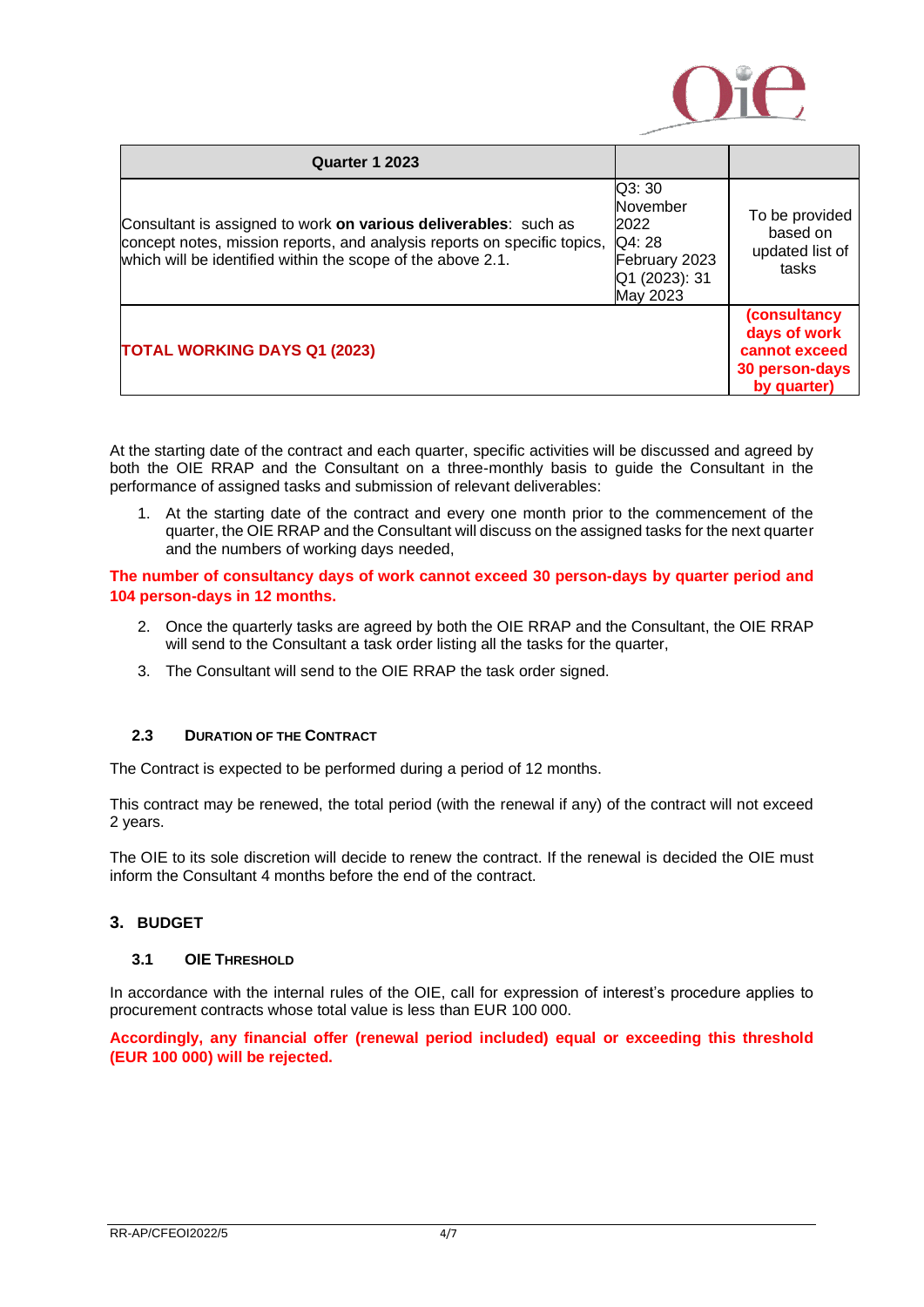

## **3.2 BUDGET OF THE CONTRACT**

The contract will have a mixed price as follows:

- Fixed price for Quarter 2&3 (2022): for 40 working days as provided in section 2.2
- Purchase orders

During the contract and the renewal period, the OIE will issue task orders as needed.

The contract will have a minimum and maximum as follows:

| <b>Task order</b>                           | <b>Minimum working days</b><br>on task orders | <b>Maximum working</b><br>days on task orders |
|---------------------------------------------|-----------------------------------------------|-----------------------------------------------|
| Quarter                                     |                                               | 30                                            |
| Renewal (period of one year)                |                                               | 04                                            |
| Total task orders (including renewal years) |                                               | 208                                           |

#### **4. QUALIFICATIONS AND EXPERIENCE**

#### **Required qualifications**

- Bachelor's Degree in relevant field, and advanced graduate degree (Master's level) *or equivalent work experience,* in veterinary or animal science, epidemiology, social science, international affairs, agriculture or a DVM or equivalent degree in veterinary sciences;
- At least 5 years of experience in an equine industry at national or regional Level, with an animal health, or policy dimension

#### **Required technical skills and experience**

- Technical knowledge of the different equine industries in Asia and the Pacific region;
- Experience in working in an equine industry at national level on equine health & welfare or in a regional/international organisation;
- Ability to work in English at a high level, including excellent oral and written communication skills;
- Good working knowledge of Microsoft Office, in particular Word, Excel and PowerPoint; Excellent writing skills and ability to summarise complex technical discussions into clear and concise reports;

#### **Desirable knowledge and technical skills**

- Experience in science communication
- Experience working in an equine emergency disease response
- Previous experience working on transboundary animal diseases.
- Established personal networks with equine stakeholders in Asia and the Pacific or internationally.

#### **Required interpersonal skills**

- Excellent communication skills;
- Ability to establish and maintain good working relationships in a multinational and multicultural environment;
- Ability to work as a member of a diverse team spread out across different locations;
- Capacity to learn and a self-motivated worker;
- Ability to work independently with minimal supervision;
- Excellent organisational skills and ability to meet specific deadlines;
- Demonstrated initiative, including ability to think operationally and achieve results;
- Adaptable and flexible.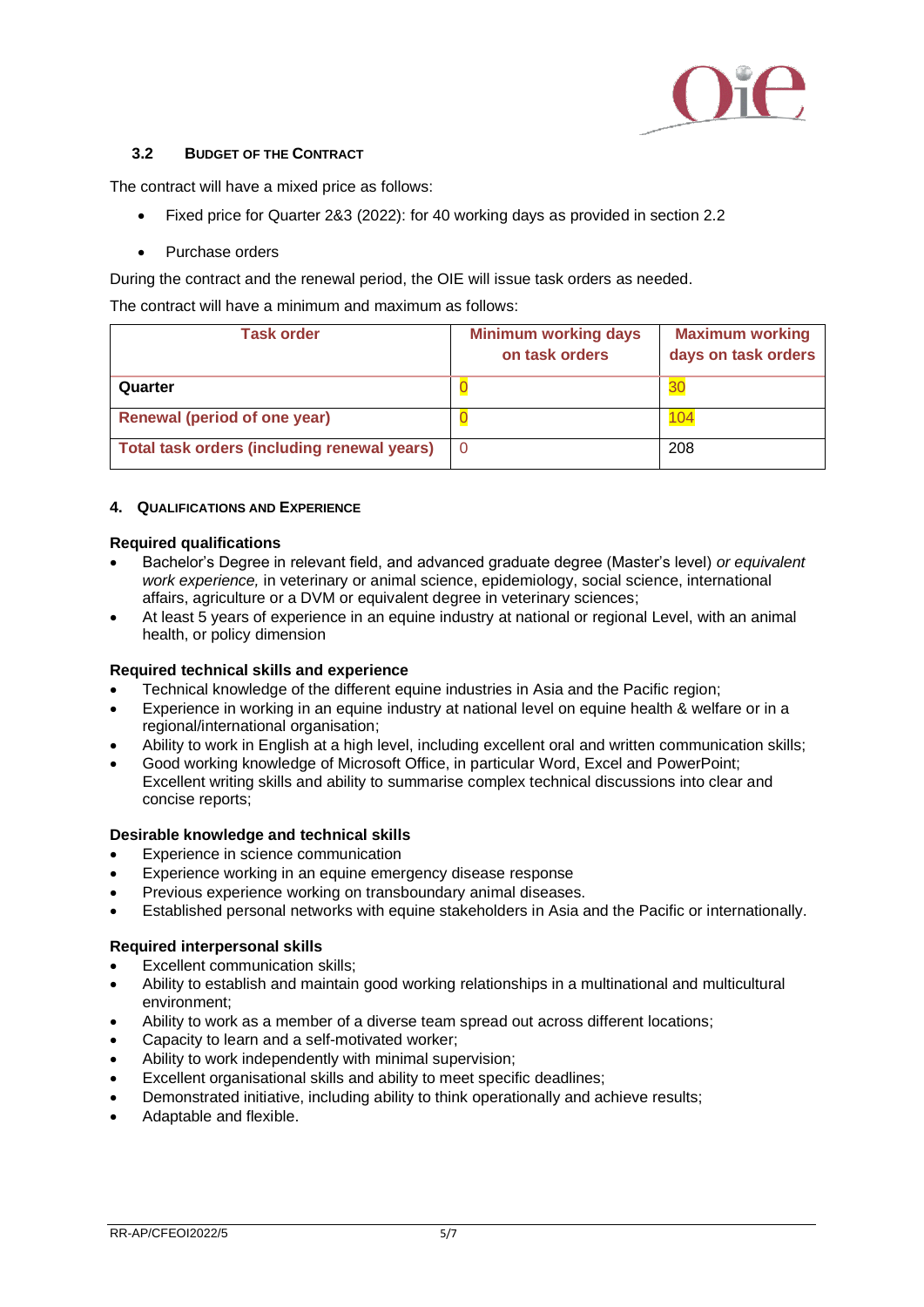

#### **5. WORK ARRANGEMENTS**

#### **5.1 ORGANISATION OF THE WORK**

The work will be conducted remotely. This post requires flexibility to travel internationally, particularly in the region.

Regular meetings with OIE staff will be arranged using zoom or MS Team.

The deliverables should be submitted to OIE RRAP.

## **5.2 PAYMENT SCHEDULE**

The following schedule of payments will be finalised in the Contract based on the agreed-upon workplan and set of deliverables:

Amount based on the number of days worked will be paid quarterly upon submission and validation of quarterly report and work record.

**The numbers of consultancy days of work cannot exceed 30 person-days by quarter period and 104 person-days in 12 months.**

#### **6. STRUCTURE OF THE RESPONSE**

Interested bidder (s) are invited to submit an Expression of Interest (EOI) including the following:

- Maximum 2-page 'Expression of Interest' that provides:
	- o Cover letter;
	- o Professional profile (expertise, past similar experience, language skills etc.);
	- o Annex 1 "Financial offer";
	- o Annex 2 "Declaration of integrity" duly completed and signed;
- Maximum 4-page CV with information on related experience
- Optional: Two (2) work samples demonstrating experience in equine diseases or equine industry
- Contact details of up to 3 academic/professional referees.

#### **7. EVALUATION OF PROPOSALS AND AWARD OF THE CONTRACT**

The OIE will proceed to an evaluation of all final proposals according to the criteria described below:

- **Criteria 1: Technical criteria (80%)**
	- o Expertise (50%)
	- o Demonstrated understanding of the context (50%)

The three bidders who will receive the best score according to the technical criteria, will be invited to an interview to discuss their expertise and experience relevant to the tender.

#### • **Criteria 2: Financial criteria (20%)**

o Global cost (100%)